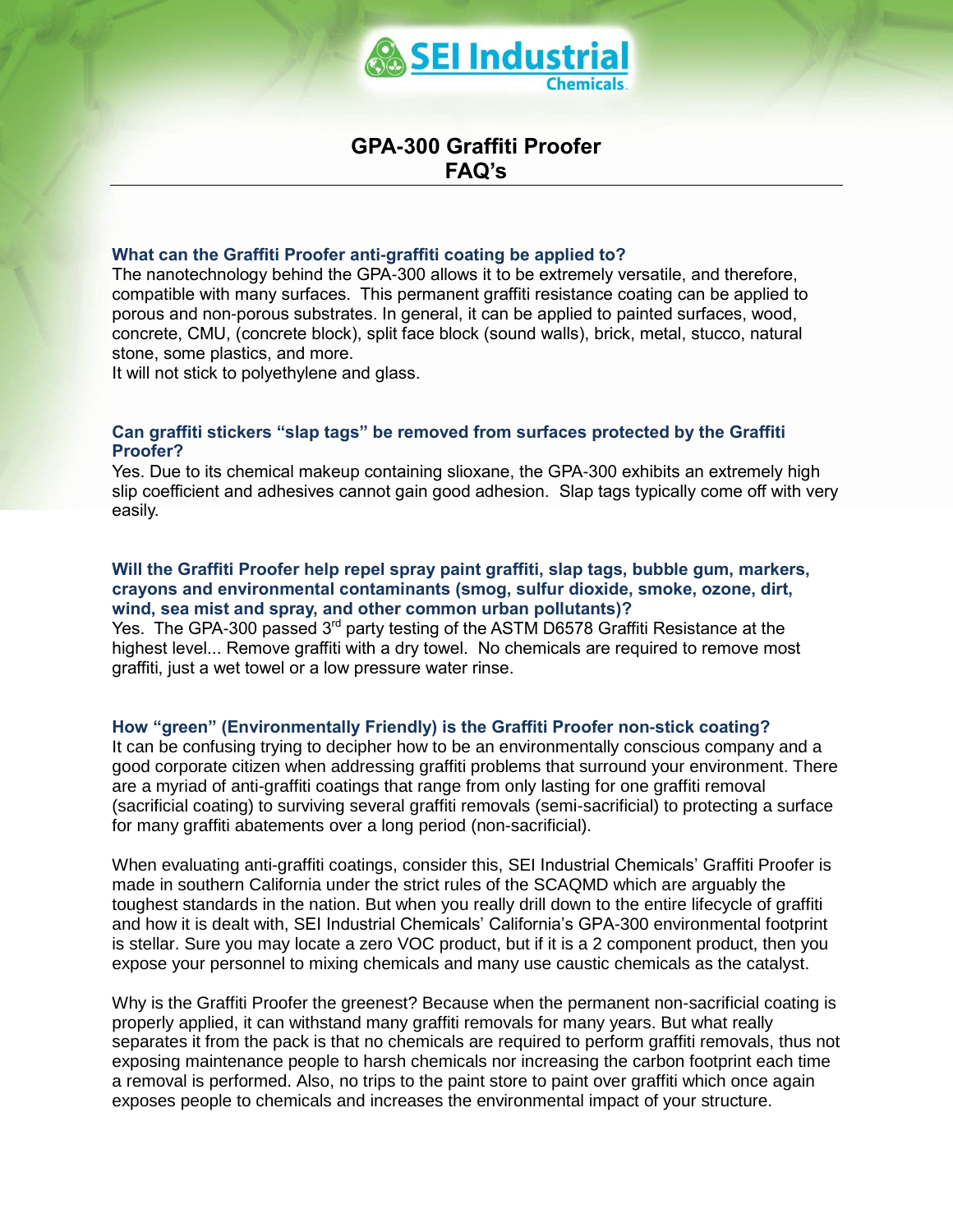# **Is the GPA-300 low VOC?**

Yes. The GPA-300 is made in southern California (SCAQMD) under arguably the most stringent rules in the United States. The GPA-300 VOC content is 85g/L.

# **How long will the Graffiti Proofer non-stick graffiti resistant coating last?**

If properly applied and maintained, the coating should last for many years.

# **Do I have to buy and/or use special graffiti removal products from your firm to remove graffiti from the protected surface and be locked-in to buying removal products from you?**

No. One of the biggest benefits that set the Graffiti Proofer apart from other products is that no chemicals are required to remove most graffiti. Only a wet rag or low pressure "water only" rinse is usually needed.

# **Do I have to reapply the graffiti resistant coating each time I remove graffiti?**

No. It is a non-sacrificial (permanent) coating, and as long as the coating is properly applied and maintained, you should be able to get many removals for years.

# **Can I paint over the graffiti resistant coating?**

No. The primary objective of the Graffiti Proofer is to repel graffiti spray paint and other types of graffiti. The coating would need to be removed before applying paint to the substrate.

# **How can the Graffiti Proofer be applied?**

The coating can be sprayed, rolled or bushed on.

# **Will the Anti-Graffiti coating enhance "wet out" porous substrates?**

Yes and no.

Yes, if you applied the Graffiti Proofer direct to a porous surface.

No, if the Sealer Prime is applied before the Graffiti Proofer. The Sealer Prime serves as an anchor base for the Graffiti Proofer to better adhere to, helps close pores on the surface of the substrate and assists in preserving the aesthetics of the underlying substrate.

# **Is the Graffiti Proofer glossy?**

The GPA-300 has a gloss factor when originally applied, but the gloss will dissipate closer to a satin finish with a few months. This is due to the extended mythol group "relaxing" along with the accumulation of environmental contaminants that outside structures are subjected to such as smog, ultra-violet rays, sulfur dioxide, smoke, ozone, dirt, wind, sea mist and spray, and other common urban pollutants.

# **How easy is it to repair the Graffiti Proofer coating?**

Unlike many 2 component products that cure very hard and require laborious efforts to repair and blend-in the damaged area, the Graffiti Proofer can be repaired by simply cleaning the area to be repaired and applying the Graffiti Proofer directly over it.